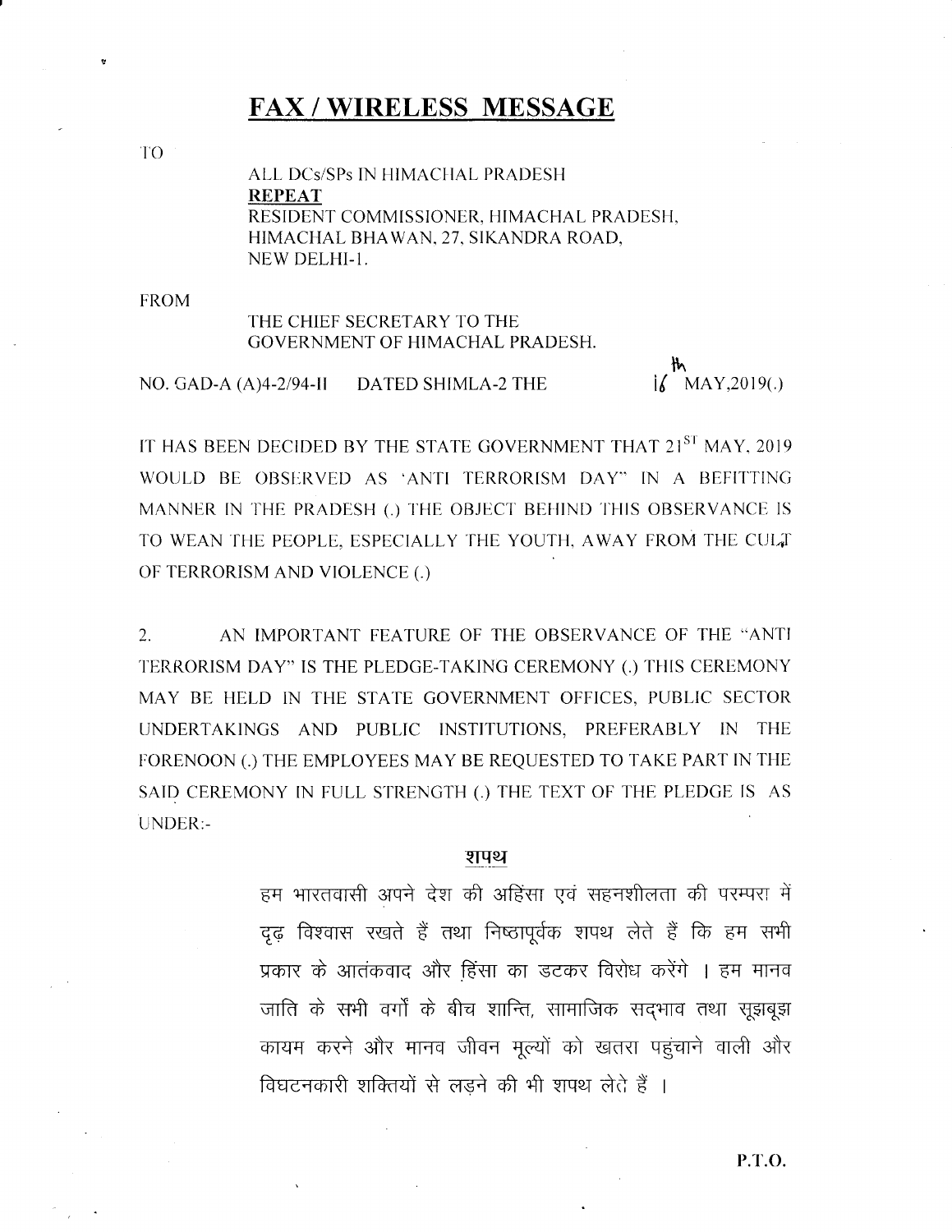#### **PLEDGE**

"WE, THE PEOPLE OF INDIA, HAVING ABIDING FAITH IN OUR **OF** COUNTRY'S **TRADITION** NON-VIOLENCE **AND** TOLERANCE, HEREBY SOLEMNLY AFFIRM TO OPPOSE WITH OUR STRENGTH, ALL FORMS OF TERRORISM AND VIOLENCE (.) WE PLEDGE TO UPHOLD AND PROMOTE PEACE, SOCIAL HARMONY, AND UNDERSTANDING AMONG ALL FELLOW HUMAN BEINGS AND FIGHT THE FORCES OF DISRUPTION THREATENING HUMAN LIVES AND VALUES (.)"

YOU ARE REQUESTED TO TAKE ACTION ACCORDINGLY AND ACTION TAKEN REPORT BE SENT TO THIS DEPARTMENT IN DUE COURSE (.)

OTHER ACTIVITIES WHICH CAN BE CARRIED OUT ARE DETAILED IN LETTER DATED 1.05.2019 OF JOINT SECRETARY TO THE GOI, MINISTRY OF HOME AFFAIRS, WHICH CAN BE SEEN AT "http://himachal.nic.in/gad" IN GOHP WEBSITE(.)

وموامر مرموس الموسوس والمستقيم والمسامي والمستقيم والمستقيم والمستقيم والمستقيم والمستقيم والمستقيم والمستقيم والمستقيم والمستقيم **NTT** 

Copy for immediate necessary action is forwarded to the Incharge, H.P. Secretariat Control Room/Police Wireless Station, H.P., Shimla-2.

 $(Mano)$  Tomar)

Additional Secretary (GAD) to the g Government of Himachal Pradesh. Tel. No. 0177-2622686 (O)

#### . Endst. No. & Date: As above.

Copy for information  $&$  necessary action is forwarded to the:-

- 1. All Administrative Secretaries to the Govt. of Himachal Pradesh, Shimla-2.
- 2. All Heads of Departments in H.P.
- 3. All M.Ds./ Chairmen, Boards/Corporations in H.P.
- 4. Sr. P.S. to C.S. to the Government of Himachal Pradesh, Shimla-2.
- 5. The Secy. (SAD/GAD) to the Govt. of HP, for information & necessary action.
- 6. The Registrar General, High Court of Himachal Pradesh, Shimla-1.
- 7. The Secretary (Lokayukta), H.P., Shimla-2.
- 8. The Registrar HP University Shimla-5/ Dr. YS Parmar University of Horticulture & Forestry, Nauni (Solan)/ CSK HP Agriculture University, Palampur.
- 9. The Registrar, HP State Consumer Dispute Redressal Commission Shimla-9.
- 10. The Registrar, HP Administrative Tribunal, Shimla-2.

Additional Secretary (GAD) to the &Government of Himachal Pradesh.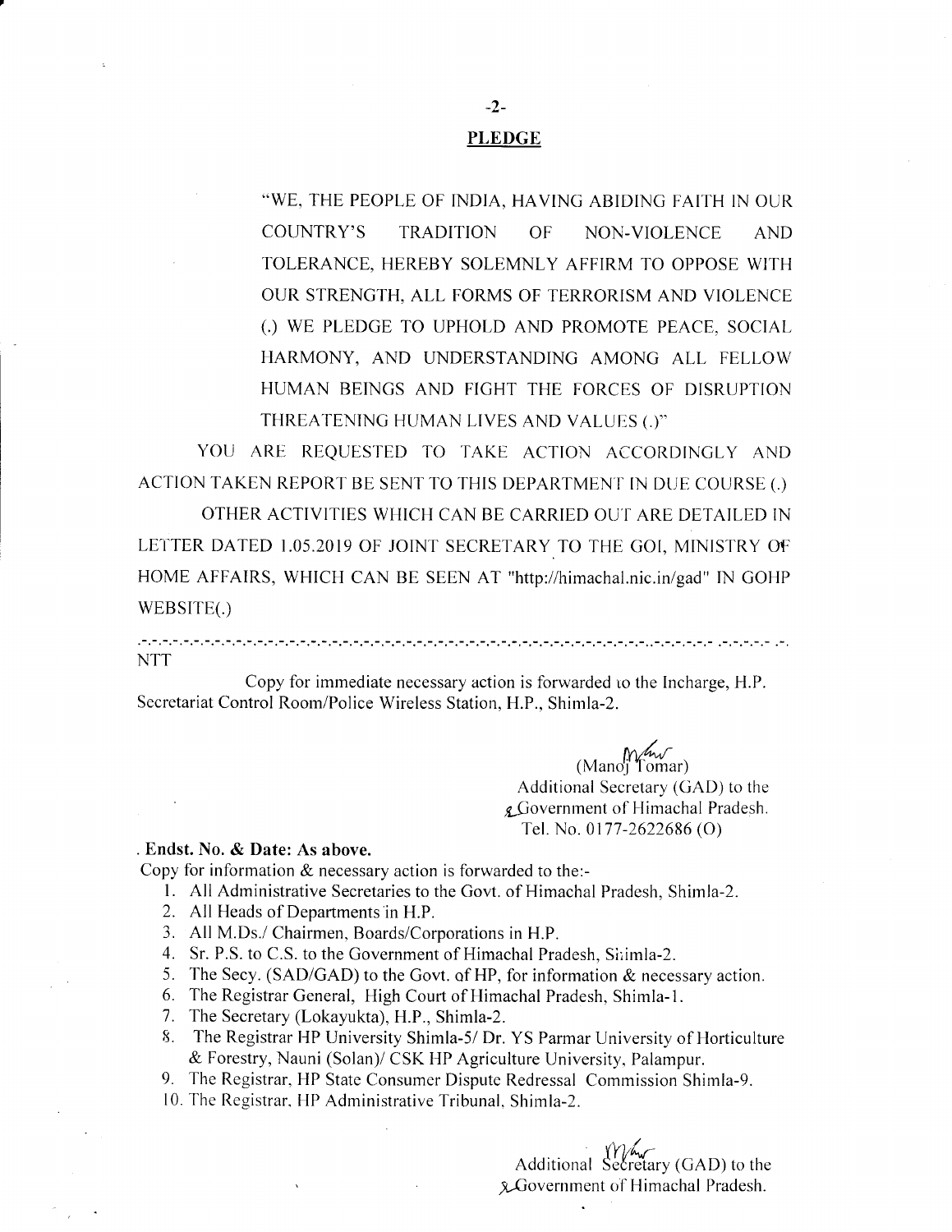546962**6**4 **Diary No** Date  $/6$  /  $0$   $\leq$ 

MOST IMMEDIATE

 $\n *g* \n *h*\n$ 

o. 19/9/2019-Public Government of India/Bharat Sarkar Ministry of Home Affairs/Grih Mantralaya

North Block, New Delhi, Dated the 1st May, 2019

 $\mathcal{I}$ 

To

Chief Secretaries of all State Governments, Administrators of all Union Territories, and Secretaries of all Ministries/Departments of the Govt. of India.

#### Subject: Observance of Anti-Terrorism Day on 21st May.

Sir/Madam,

 $(iii)$ 

I am directed to say that every year 21<sup>st</sup> May is observed as Anti-Terrorism Day. The objective behind observance of this day is to wean away the Muth from terrorism and the cult of violence by highlighting the sufferings of common people and showing as to how it is prejudicial to the national interest.

The ways in which this objective can be achieved have been enumerated 2. below: -

 $(4\%)$ 

organizing  $by$ debates/discussions in schools, colleges and universities:

holding of symposiums/seminars, lectures, etc. on the dangers of terrorism& violence;

a determined and sustained drive to bring about a mass awakening against terrorism and violence by making appropriate projection through the media i.e. newspapers, journals, magazines, All India Radio and Doordarshan etc. including postering and pamphleteering;

for the mass education programme, to highlight the ill-effects of violence and terrorism, imaginative use of the electronic/print media by involving prominent sports, film and other prominent personalities and distribution of T-Shirts with attractive anti-violence/terrorist slogans;

 $(v)$ involving voluntary organizations, social and cultural bodies to have their own programmes through lectures, talks, discussions, musical and recitation programmes and cultural functions;

anti-terrorism/violence pledge to be taken in all Government offices, public sector undertakings and other public institutions.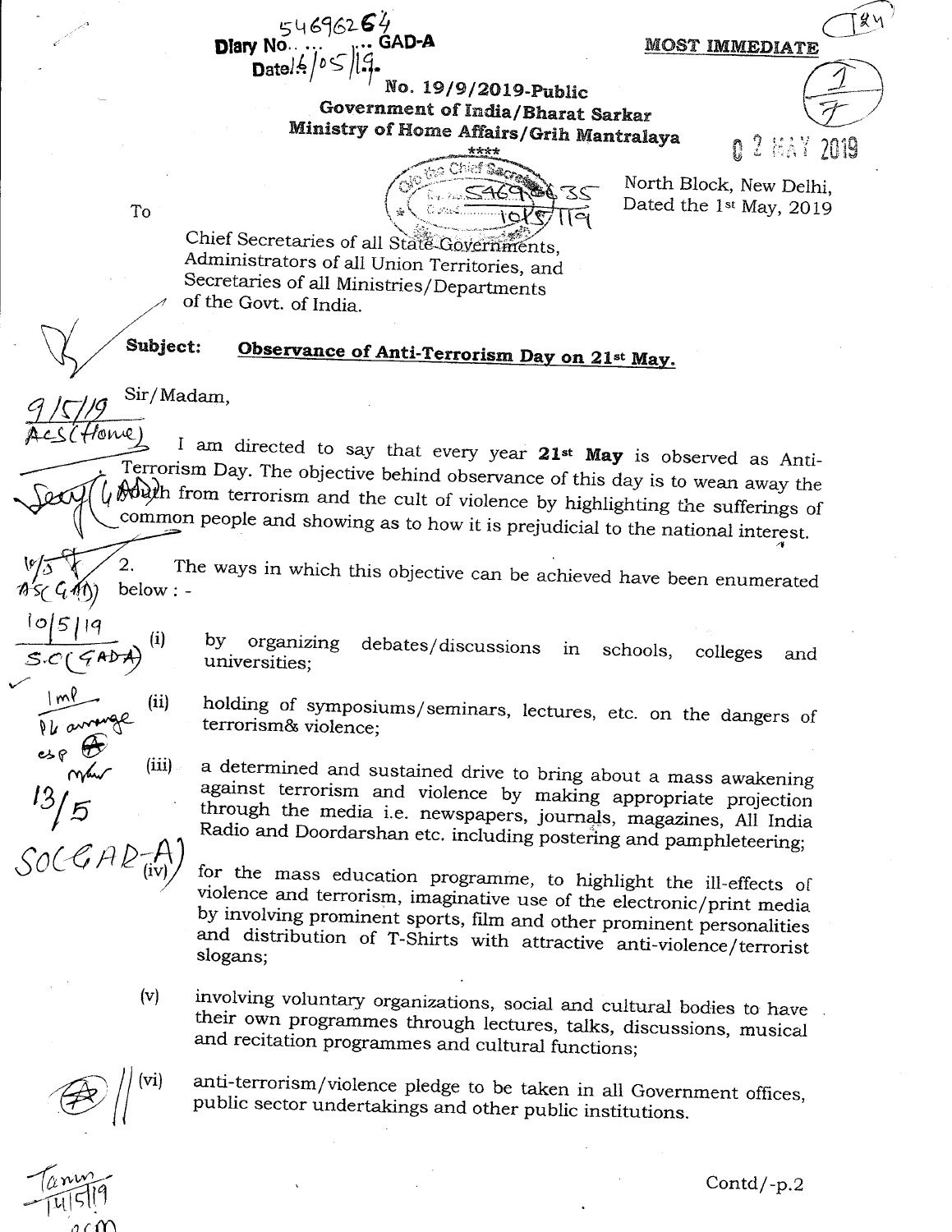4  $\overline{\phantom{0}}$ 

> 3. The above are some illustrative items of the proposed programme; you. may kindly add or modify to suit special requirement, if any, prevailing in your State. I request you to kindiy look into the matter personally and provide guidance to all concerned in your State including necessary publicity, to organise various programmes all over the State in observing 21st May as 'Anti-Terrorism Day' in a most befitting manner. The ceremony may preferably be held in the forenoon.

> 4. An important feature of the observance of the Anti-Terrorism Day is the "pledge-taking" ceremony in all Government offices, public sector undertakings and other public institutions. A copy of the "pledge" (both in English & Hindi) is enclosed.

> 5. You are, accordingly, requested to organize appropriate programmes, including the pledge-taking ceremony, to observe the Anti-Terrorism Day in a befitting manner.

ithfully,<br> $\sum_{n=1}^{\infty}$  $(S,K.$  Shahi)

Joint Secretary to the Government of India Tele. No.011-23092722

تتمنعه

Encl. : As above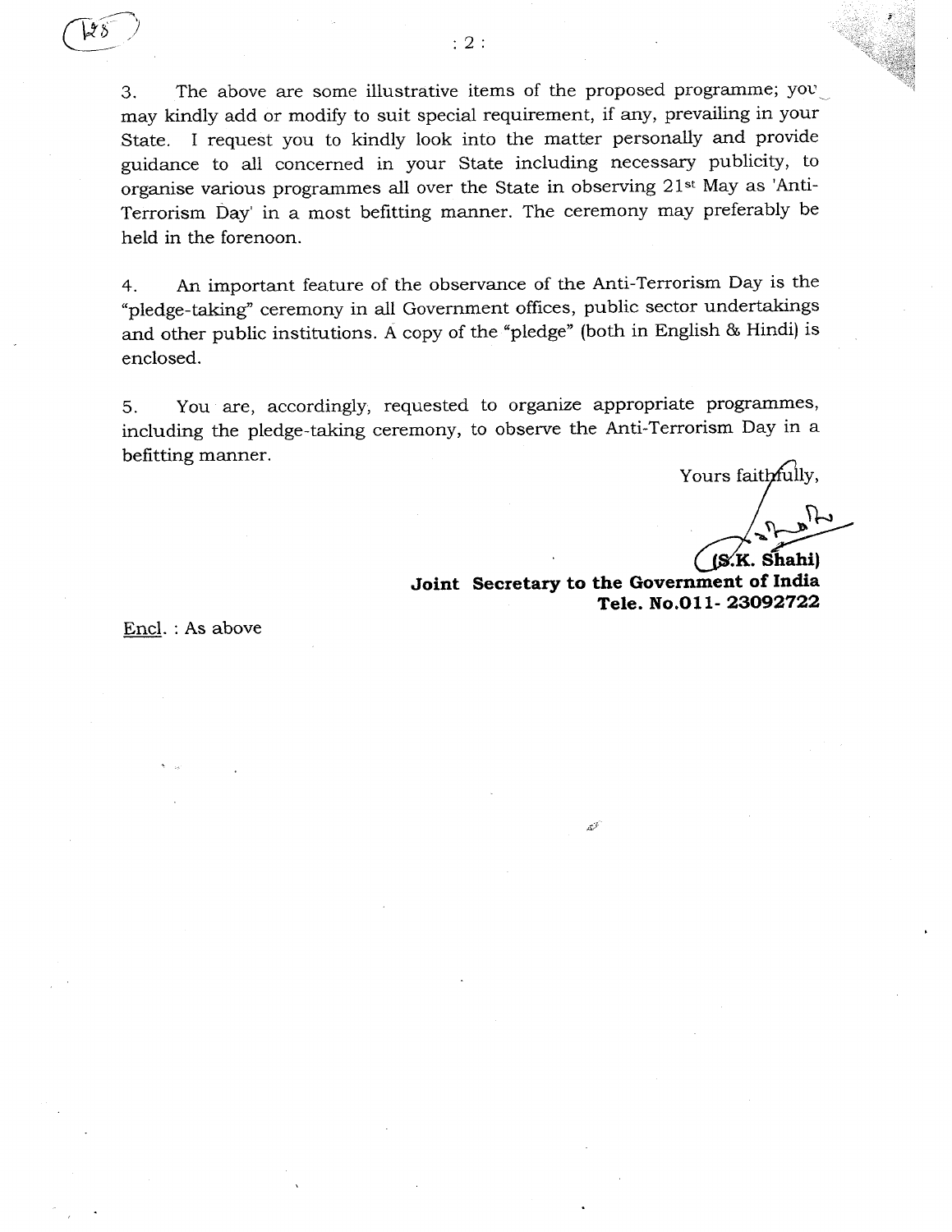Copy, with enclosures, forwarded for information and necessary action to:

- 1. President's Secretariat
- 2. Vice-President's Secretariat
- 3. Prime Minister's Office
- 4. Registrar, Supreme Court of India
- 5. Registrar, Delhi High Court
- 6. Cabinet Secretariat
- 7. Rajya Sabha Secretariat
- 8. Lok Sabha Secretariat
- 9. NITI Aayog, Yojana Bhavan, New Delhi.
- 10. Election Commission of India
- 11. Union Public Service Commission
- 12. Office of Comptroller & Auditor General of India
- 13. Central Vigilance Commission
- 14. University Grants Commission
- 15. National Commission for SCs
- 16. National Commission for STs
- 17. National Commission for Backward Classes
- 18. National Commission for Minorities
- 19. National Commission for Women
- 20. National Human Rights Commission
- 21.
- 22. Reserve Bank of India<br>All attached & subordinate offices of the Ministry of Home Affairs
- 23. Ad.III Section/MHA for making necessary arrangement in connection<br>with the observation of Anti-Terrorism Day.<br>Principal Information Officer, M/o Information & Broadcasting,
- 24. Shastri Bhawan, New Delhi-110001 for appropriate media coverage of the event
- 25. ADG (M&C), MHA

(S.K. Shahi) Joint Secretary to the Government of India Tele. No.011-23092722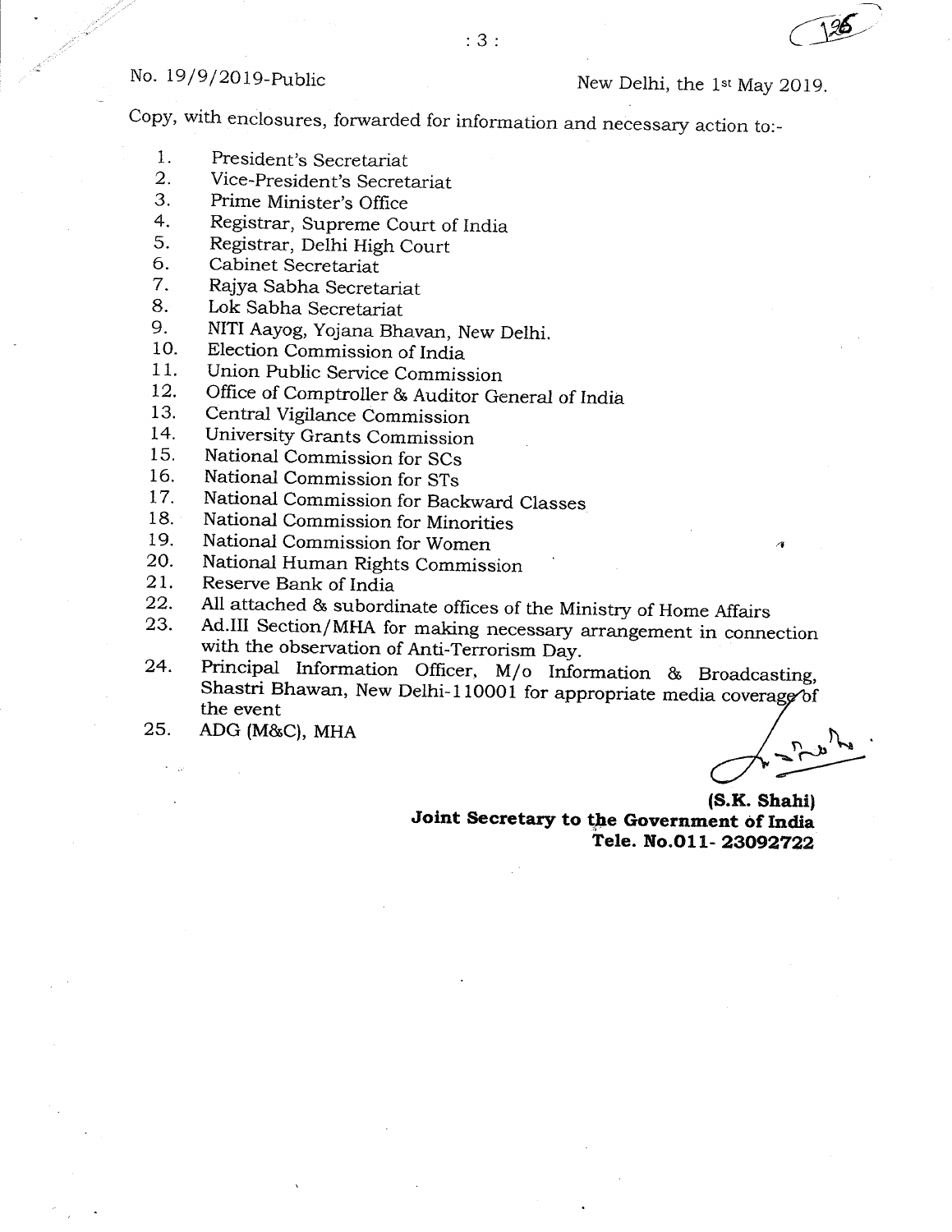अति तत्काल

सं. 19/9/2019 पब्लिक भारत सरकार गृह मंत्रालय

\*\*\*\*

#### नॉर्थ ब्लॉक, नई दिल्ली दिनांक:

01.05.2019

सेवा में.

सभी राज्य सरकारों के मुख्य सचिव/, सभी संघ राज्य क्षेत्रों के प्रशासक तथा भारत सरकार के सभी मंत्रालयों/विभागों के सचिव।

विषय: 21 मई को आतंकवाद-विरोधी दिवस मनाना।

महोदय,

मुझे यह कहने का निदेश हुआ है कि हर वर्ष 21 मई को 'आतंकवाद-विरोधी दिवस' के रूप में मनाया जाता है। इस दिवस को आतंकवाद-विरोधी दिवस के रूप में मनाने का उद्देश्य आम आदमी के कष्टों को उजागर करके और यह बताकर कि आतंकवाद तथा हिंसा का मार्ग राष्ट्रीय हित के प्रति किस प्रकार हानिकारक है, युवाओं को आतंकवाद और हिंसा के मार्ग से दूर रखना है।

 $2.$ इस उद्देष्य को निम्न तरीकों से प्राप्त किया जा सकता है.

- विद्यालयों, महाविद्यालयों और विश्वविद्यालयों मे वाद-विवाद/चर्चायें आयोजित  $(i)$ करके:
- $(ii)$ आतंकवाद और हिंसा के खतरे के संबंध में परिचर्चा / सेमिनार, व्याख्यान आदि आयोजित करके:
- पोस्टर और पैम्फलेट लगाने सहित मीडिया अर्थात समाचारपत्रों, पत्रिकाओं, आकाशवाणी और  $(iii)$ दूरदर्शन आदि के माध्यम से उचित अभिव्यक्ति प्रस्तुत करके आतंकवाद और हिंसा के विरूद्ध जन-जागृति लाने के दृढ़ और निरंतर अभियान चलाकर;
- हिंसा और आतंकवाद के कुप्रभावों को प्रकाश में लाने हेतु जन-शिक्षा कार्यक्रम के वास्ते खेलों,  $(iv)$ फिल्मों की प्रमुख हरितयों और अन्य प्रसिद्ध हरितयों को शामिल करके इलैक्ट्रानिक/प्रिंट मीडिया का कल्पनात्मक प्रयोग करना और ऐसी टी-शर्टों का संवितरण करना जिन में हिंसा/आतंकवाद के विरोध में आकर्षक नारे लिखे हों:
- $(v)$ स्वयं--सेवी संगठनों, सामाजिक और सांस्कृतिक निकायों को व्याख्यानों, चर्चाओं, परिचर्चाओं, संगीत और कविता पाठ कार्यक्रमों एवं सांस्कृतिक समारोहों के रुप में अपने स्वयं के कार्यक्रमों के लिए तैयार एवं शामिल करना:
- $(vi)$ सभी सरकारी कार्यालयों, सार्वजनिक क्षेत्रों के उपक्रमों और अन्य सार्वजनिक संस्थानों में आतंकवाद / हिंसा-विरोधी शपथ ली जाए।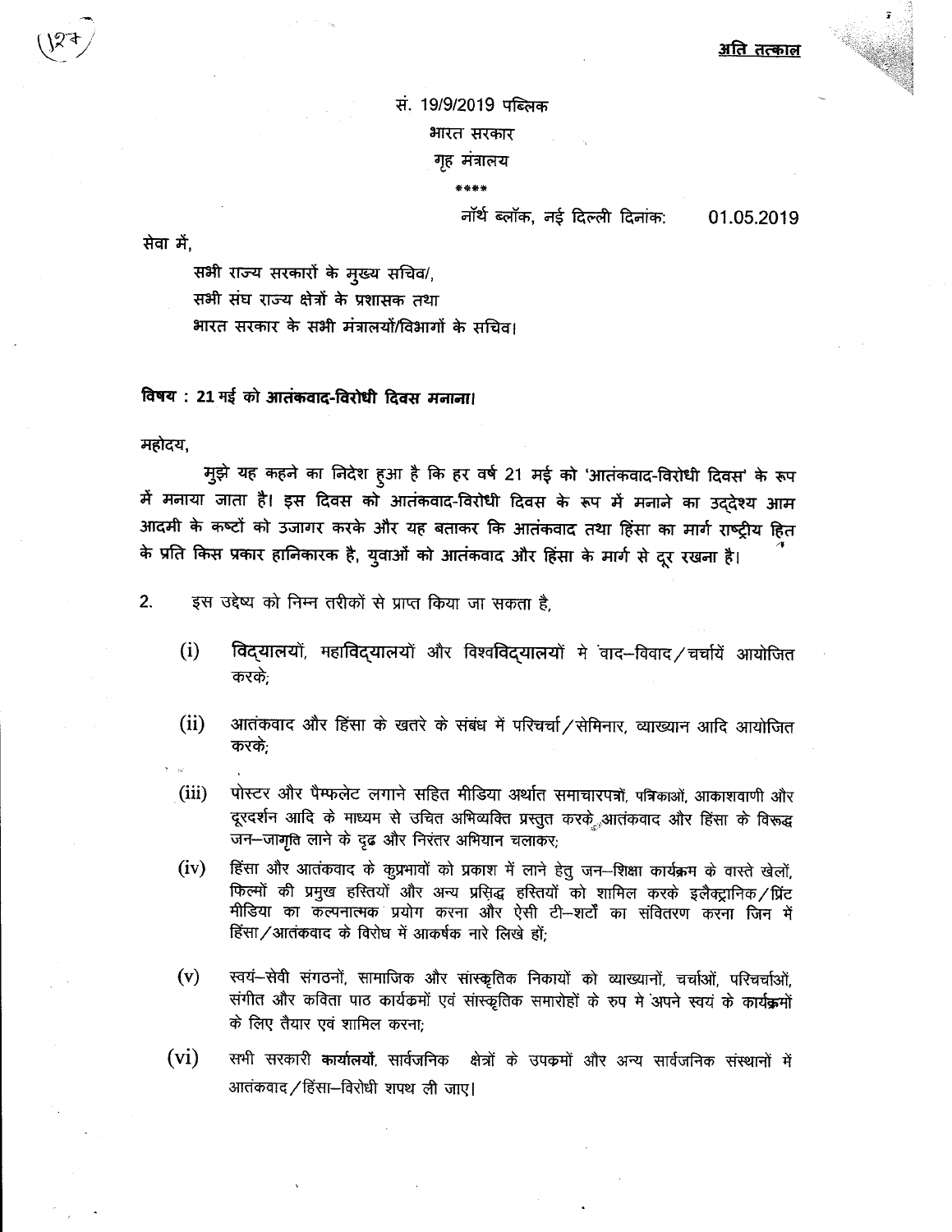उपरोक्त मदें प्रस्तावित कार्यक्रमों के कुछ उदाहरण मात्र हैं। आप अपने राज्य की स्थिति के 3. अनुसार एवं अपनी विशेष जरुरतों, यदि कोई हों, के अनुरुप इन कार्यक्रमों में कुछ जोड सकते हैं या इनमें संशोधन कर सकते हैं। मेरा आपसे अनुरोध है कि आप इस मामले मे व्यक्तिगत रुप से रुचि लें और अपने पूरे राज्य में समुचित ढंग से 21 मई को आतंकवाद–विरोधी दिवस के रुप में मनाने हेतु विभिन्न प्रकार के कार्यक्रम आयोजित करने के वास्ते आवश्यक प्रचार करने सहित अपने राज्य के सभी संबंधितों का मार्ग दर्शन करें । इस समारोह को पूर्वाहन् में ही किए जाने की तरजीह दी जाए।

आतंकवाद-विरोधी दिवस को मनाने की एक खास विशेषता सभी सरकारी कार्यालयों, 4. सार्वजनिक क्षेत्र के उपक्रमों तथा अन्य सार्वजनिक संस्थानों में ''शपथ-ग्रहण'' समारोह का आयोजन करना है। "शपथ" की एक प्रति (हिन्दी तथा अंग्रेजी दोनों में) संलग्न है।

तदनुसार, आपसे अनुरोध है कि आतंकवाद-विरोधी दिवस को उचित ढंग से मनाने के लिए 5. शपथ-ग्रहण समारोह सहित उपयुक्त कार्यक्रमों का आयोजन करें।

संलग्नक: यथोपरि

भवदीय,

(एस. के. शाही)

संयुक्त सचिव, भारत सरकार दूरभाष: 011- 23092722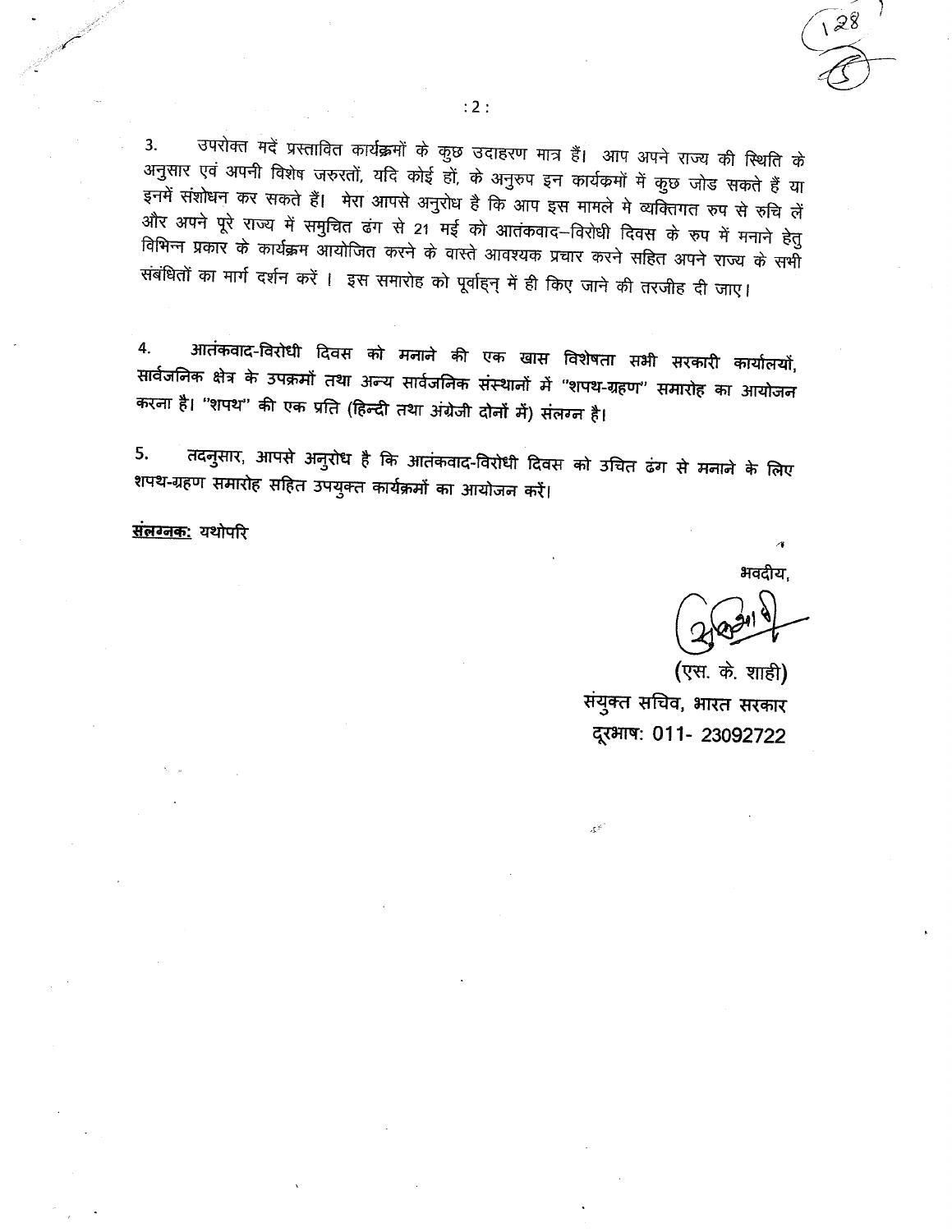प्रतिलिपि संलग्नकों सहित सूचनार्थ एवं आवश्यक कार्रवाई हेत्, अग्रेषित :

 $: 3:$ 

1. राष्ट्रपति सचिवालय

2. उप-राष्ट्रपति सचिवालय

- 3. प्रधानमंत्री कार्यालय
- 4. रजिस्ट्रार, भारत का उच्चतम न्यायालय

5. रजिस्ट्रार, दिल्ली उच्च न्यायालय

6. मंत्रिमंडल सचिवालय

- 7. राज्य सभा सचिवालय
- 8. लोक सभा सचिवालय

9. नीति आयोग

- 10. भारत का निर्वाचन आयोग
- 11. संघ लोक सेवा आयोग
- 12. भारत के नियंत्रक एवं महालेखापरीक्षक का कार्यालय
- 13. केन्द्रीय सतर्कता आयोग
- 14. विश्वविद्यालय अनूदान आयोग
- 15. राष्ट्रीय अनुसूचित जाति आयोग
- 16. राष्ट्रीय अनुसूचित जनजाति आयोग
- 17. राष्ट्रीय पिछड़ा वर्ग आयोग
- 18. राष्ट्रीय अल्पसंख्यक आयोग
- 19. राष्ट्रीय महिला आयोग
- 20. राष्ट्रीय मानवाधिकार आयोग
- 21. भारतीय रिजर्व बैंक
- 22. गृह संत्रालय के सभी सम्बद्ध एवं अधीनस्थ कार्यालय
	- .23. आतंकवाद-विरोधी दिवस को मनाने के लिए आवश्यक प्रबंध करने हेतु प्रशासन-।।। अनुभाग, गृह मंत्रालय
	- 24. कार्यक्रम के यथोचित मीडिया कवरेज के लिए प्रधान सूचना अधिकारी, सूचना एवं प्रसारण मंत्रालय, शास्त्री भवन, नई दिल्ली-110001
	- 25. ए. डी. जी. (एम. एंड सी), गृह मंत्रालय

(एस. के. शाही) संयुक्त सचिव, भारत सरकार दूरभाष: 011- 23092722